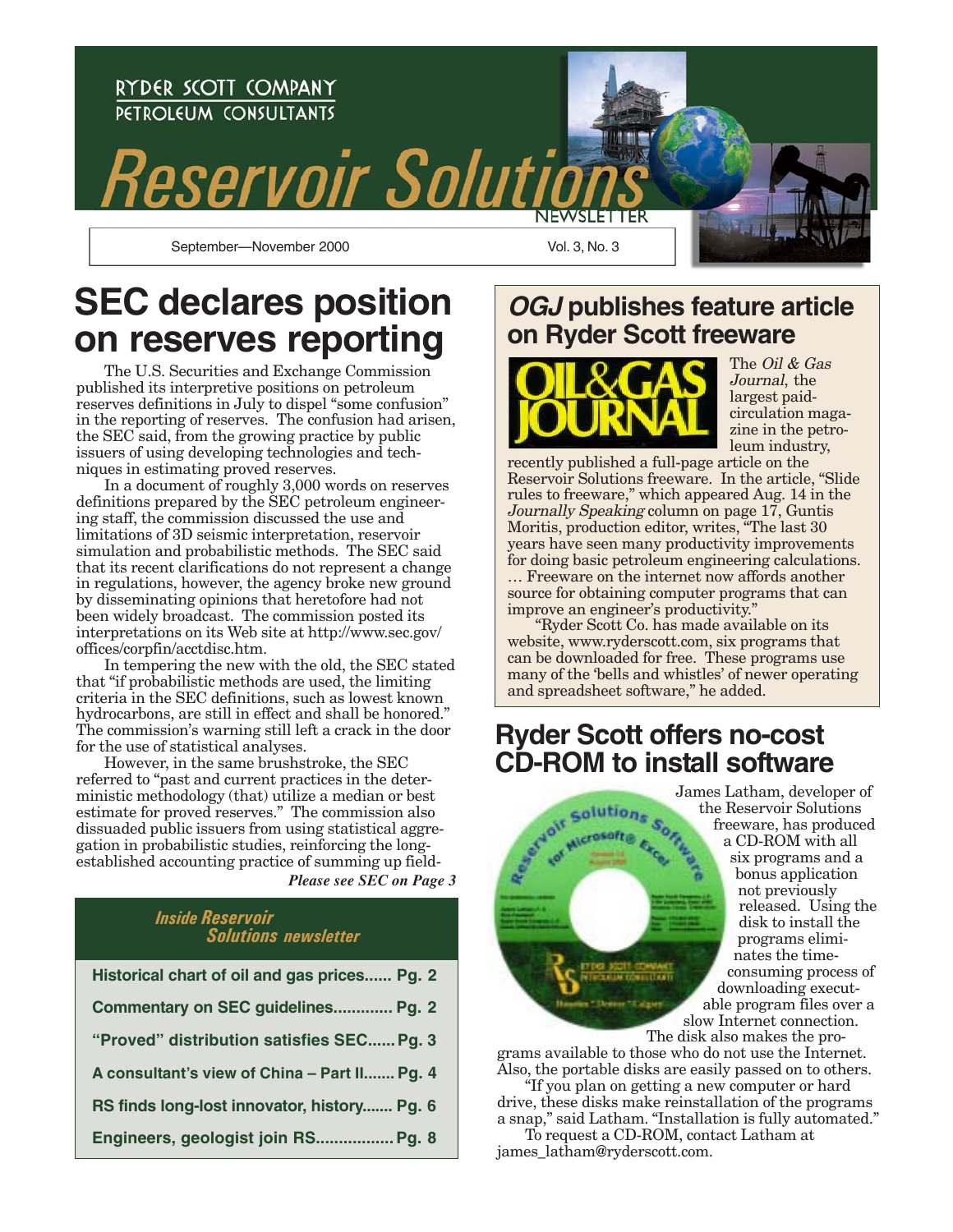## **How to interpret some SEC guidelines will always be limited by the judgement of the evaluator and interpretations of verbiage**



The U.S. SEC's recent comments on the impact of advanced technology on 25-yearold reserves definitions are instructional and helpful.

**Ron Harrell, CEO**

However, the SEC has identified several

definitional matters that may seriously affect certain small and midsize oil and gas producers.

The SEC states that proved reserves for undrilled units not offsetting productive units can only be claimed by the public issuer when it can demonstrate with "certainty" that there is a continuity of production between the undeveloped location and the existing productive formation.

The word "certainty" as applied

**Publisher's Statement**

*Reservoir Solutions* newsletter is published quarterly by Ryder Scott Company LP Petroleum Consultants. Established in 1937, the reservoir evaluation consulting firm performs more than 1,000 studies a year. Ryder Scott has issued reports on more than 200,000 wells or producing entities in North America. The firm has also evaluated hundreds of international oil and gas properties involving thousands of wells. Ryder Scott multidisciplinary studies incorporate geophysics, petrophysics, geology, petroleum engineering, reservoir simulation and economics. With 117 employees, including 66 engineers and geoscientists, Ryder Scott has the capability to complete the largest, most complex reservoir-evaluation projects in a timely manner.

#### Board of Directors

Ronald Harrell Chairman and CEO Don P. Roesle President and COO Kent A. Williamson Exec. V. President John E. Hodgin Exec. V. President

Joe P. Allen Sr. Vice President John R. Warner Sr. Vice President Fred P. Richoux Sr. Vice President Larry T. Nelms Sr. Vice President

*Reservoir Solutions* Editor: Mike Wysatta Business Development Manager

Ryder Scott Company LP 1100 Louisiana, Suite 3800 Houston, Texas 77002-5218 Phone: 713-651-9191; Fax: 713-651-0849 Denver, Colorado; Phone: 303-623-9147 Calgary, AB, Canada; Phone: 403-262-2799 E-mail: info@ryderscott.com Web site: www.ryderscott.com

to continuity of production establishes a standard that may be impossible to attain. The SEC staff emphasized its concept of that word by stating that there is "no mitigating modifier for the word 'certainty.'"

In whatever way this affects independent producers, the SEC interpretations do not materially change how Ryder Scott has always prepared an SEC-styled report and that is to fully and completely document each case with adequate, high-quality geological and engineering data.

The SEC staff's position on the classification of proved undeveloped reserves, both primary and related to fluid injection, also seems to be at a variance with long-established industry practices. Another area of concern identified through discussions with the SEC is its position that public issuers factor environmental, financial, legal and political risks into a proved reserves estimate. Furthermore, factoring those risks must be done with "reasonable certainty."

As petroleum consultants, our

role has always been to assess risks related to technical and current economic and operations issues. To account for other risks, we can only inquire of our clients whether they are aware of any legal, environmental, political or financial liabilities that might affect their ability to develop field projects.

Unlike rules, guidelines assist, rather than govern, decisions. Interpretation of the guidelines has been and always will be subject to the judgement of qualified evaluators, who must attempt to understand words and shades of meaning. Guidelines, no matter how carefully worded, are not as precise as the mathematics in which we, as technical professionals, take comfort.

We remain available to discuss the regulatory issues discussed in this newsletter and other matters. Clients and other interested parties can contact us at 713-651-9191. I personally can be contacted through my e-mail address at ron\_harrell@ryderscott.com.

*Please see related article on next page.*



**The West Texas Intermediate Crude (WTI) prices are the posted prices of Exxon Co. USA published in the** *Crude Oil Price Bulletin Summary***. Composite spot gas prices are the wellhead prices published in the** *Natural Gas Week* **newsletter. Brent oil prices are the published, posted prices available to the general public from commodity quotation services over the internet.**

## **Benchmark oil and U.S. composite gas price history**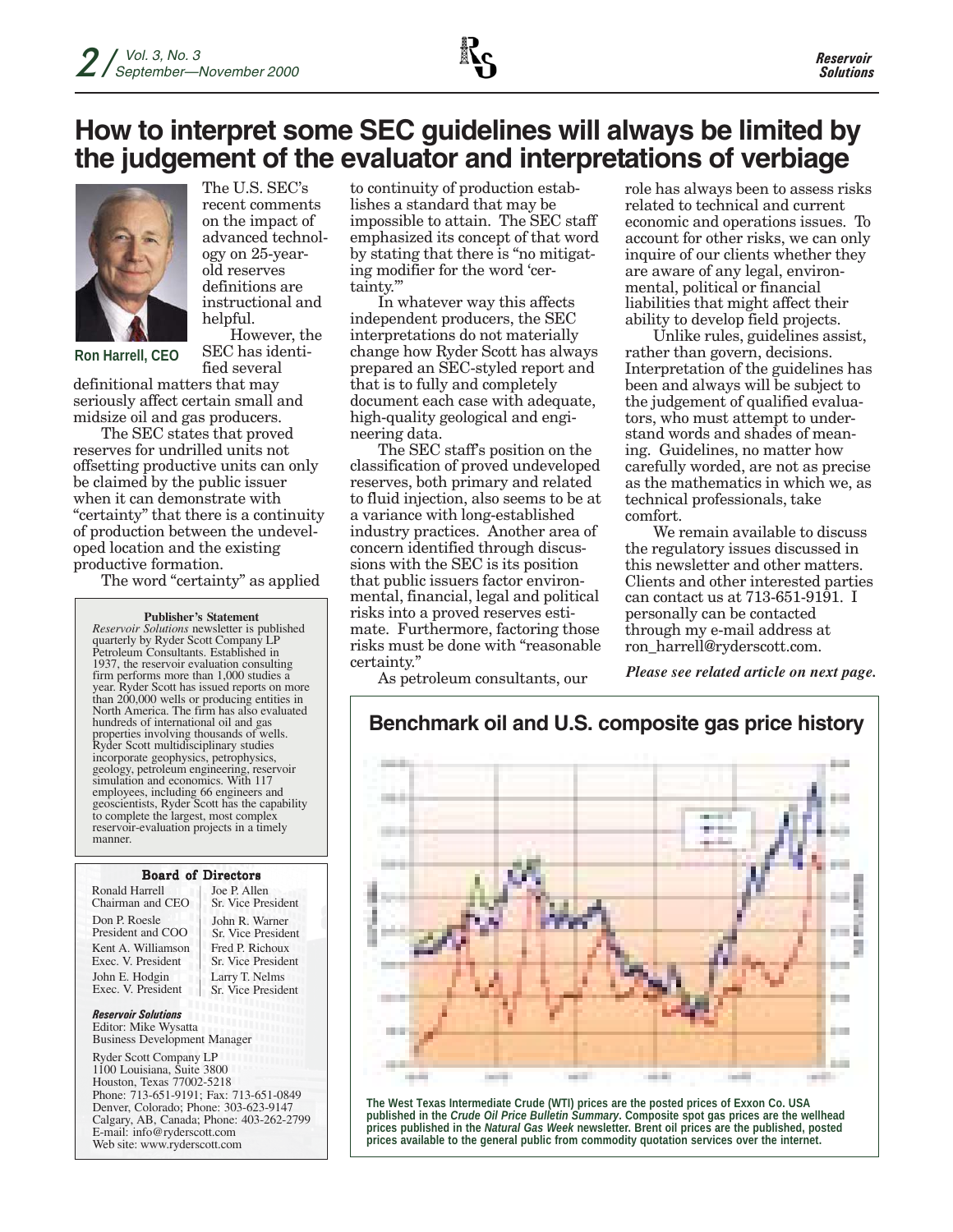## **Acuña: "Proved" probabilistic distribution satisfies SEC guidelines**



**Acuña**

The proved reserves definitions of both the U.S. Securities and Exchange Commission (SEC) and Society of Petroleum Engineers/World Petroleum Congress (SPE/WPC) have several requirements that may conflict with probabilistic analysis, if not properly incorporated, said Herman Acuña, vice president at Ryder Scott. He will present a paper (SPE 63202) on probabilistic methods and regulations on Oct. 4 at the SPE Annual Technical Conference and Exhibition (ATCE).

The paper, "Adapting Probabilistic Methods to Conform to Regulatory Guidelines," was written by Acuña and Ron Harrell, CEO at Ryder Scott. In the paper, they discuss how the SEC and SPE/WPC guidelines affect the implementation of statistical methods.

The authors cited the following two acceptable

#### *SEC—Cont. from Page 1*

level reserves through simple addition.

Jim Murphy, a senior petroleum engineer at the SEC, said, "Since this is not really a change in the rulemaking, we are not formally requesting public comments.

For years, Ryder Scott has acted on behalf of its clients and the industry at large to comply with the reporting requirements of the commission. "Because of our position within the industry, we feel that one of our missions is to continually explore reporting issues with the SEC," said Ron Harrell, CEO.

Other statements included the following.

 The SEC staff emphasizes that proved (undeveloped) reserves cannot be claimed more than one offset location away from a productive well if there are no other wells in the reservoir, even though seismic data may exist.

 $\blacksquare$  The use of high-quality, well-calibrated seismic data can improve reservoir description for performing volumetrics, e.g., fluid contacts. However, seismic data is not an indicator of continuity of production and,

options to evaluate proved reserves using probabilistic analysis under regulatory guidelines:

 To account for various reserves guidelines based on deterministic methods, an evaluator should restrict probabilistic distributions. As examples, an evaluator may restrict known reservoirs to structures within the tested fault block and exclude rock volumes below the lowest known hydrocarbons. In addition, Acuña and Harrell propose that after calculating this "proved distribution," the evaluator should select the resulting P-50 value to estimate proved reserves.

 $\blacksquare$  The second approach is similar except that the evaluator estimates proved reserves deterministically. That value would then be compared to the unrestricted distribution of recoverable hydrocarbons to determine its corresponding percentile.

They also discuss geological, engineering and economic evaluation variables, dry-hole risk factors and aggregation of distributions. "The obvious dilemma becomes how to report individual and total company portfolio reserves calculated statistically," said Acuña.

Simple arithmetic is used to add proved reserves derived from deterministic evaluations. However, the arithmetic of summing P-10 reserves derived probabilistically, for instance, will exaggerate the upside and be much higher than the P-10 from a probabilistically aggregated distribution. The authors' solution is to calculate a proved distribution conforming to regulatory guidelines on a field-by-field basis and then add the P-50 values, which should be very similar to the P-50 of their probabilistically aggregated totals.

"Satisfying the P-90, P-50 and P-10 from a hydrocarbon resource distribution is not enough to book reserves," cautioned Acuña. The ATCE will be held in Dallas, Oct. 1 to Oct. 4. For more information on the conference, access the SPE Web site at www.spe.org.

therefore, can not be the sole indicator of additional proved reserves beyond the legal and technically justified drainage areas of wells that were drilled. In a new reservoir with only a few wells, reservoir simulation or application of generalized hydrocarbon recovery correlations would not be considered a reliable method to show increased proved undeveloped reserves. With only a few wells as data points from which to build a geologic model and little performance history to validate the results with an acceptable history match, the results of a simulation or material balance model would be speculative in nature. The results of such a simulation or material balance model would not be considered to be reasonably certain to occur in the field to the extent that additional proved undeveloped reserves could be recognized.

The SEC also said that it requires the use of spot market prices as of Dec. 31 on an individual property basis to estimate proved reserves and to calculate future cash flows. "This price is also used in the application of the full-cost ceiling test," the agency stated in its Web site posting.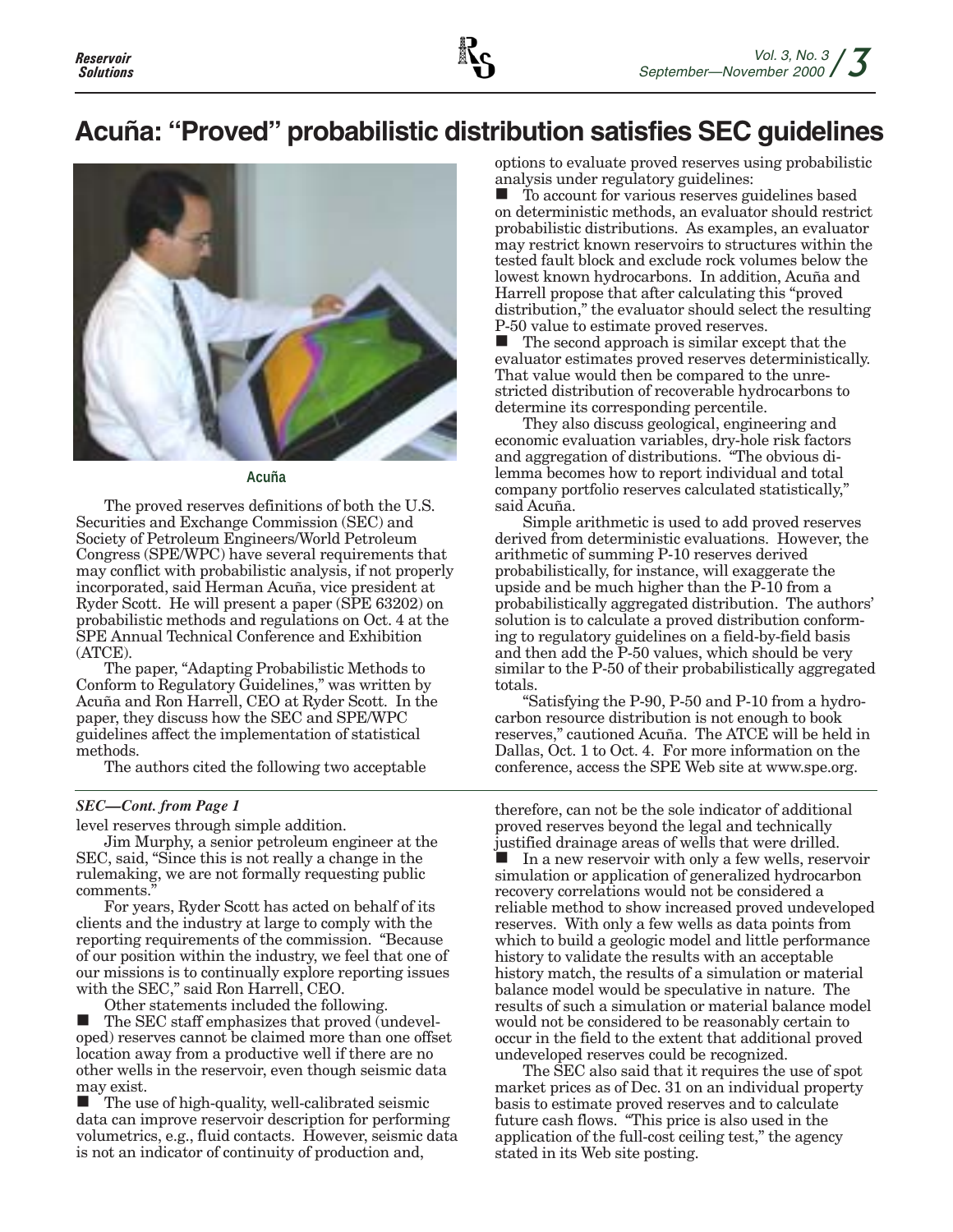

## **An engineering consultant's view of the upstream industry in China Part II**

*— Ron Harrell, CEO at Ryder Scott Petroleum Consultants*

**Editor's Note: This article is an updated, second part of a two-part series on upstream China. Part I on CNOOC and CNPC was published in the June** *Reservoir Solutions* **newsletter. Also, the entire article appeared in the July issue of the** *Oil & Gas Executive Report* **published by the Society of Petroleum Engineers. This article is based on the observations of Ron Harrell, who visited several large, mature onshore oil fields in China and met with various Chinese delegations. In Part I, he remarked that although China is somewhat isolated from the rest of the world because of politics, the oil and gas industry has managed to stay abreast of Western technology quite well since the Cultural Revolution ended in 1976.**

### **Sinopec—Quick to adapt**

China Petrochemical Corp. (Sinopec) is on track to launch China's second multibillion-dollar global oil company IPO around this September, reported Reuters in August. Sinopec saw its path to the world equity market cleared after China's largest offshore oil producer, CNOOC Ltd., announced in August that its IPO would be postponed until the first quarter of 2001. The Sinopec issue size is expected to be similar to the \$3.1 billion raised in early April by China's largest oil company, PetroChina. BP Amoco plc. said in June that it planned to buy a stake in Sinopec. The IPO team is led by Morgan Stanley and CICC as financial advisors, KPMG as the accounting firm and Ryder Scott Co. L.P. as the independent reserves evaluator.

Sinopec is the second largest oil company in China with about 1.2 million employees, most of whom work in the downstream part



**From left, Ron Harrell, CEO of Ryder Scott; Li Gansheng, director at Sinopec; and John Warner, director–international operations at Ryder Scott, stand beside the Monument au Phantome sculpture in front of the 1100 Louisiana building, which houses the Ryder Scott Houston office. Sinopec is a client of Ryder Scott and visited late last year.**

of the company. Most of Sinopec's current production is onshore and a majority of that comes from relatively mature fields. Despite a lack of desirable data, Sinopec's reserves evaluators have done a credible job in their evaluation of remaining reserves as of Dec. 31, 1999. They are academically well qualified and are eager and quick to learn the requirements of the financial community and securities regulators, particularly the U.S. Securities and Exchange Commission.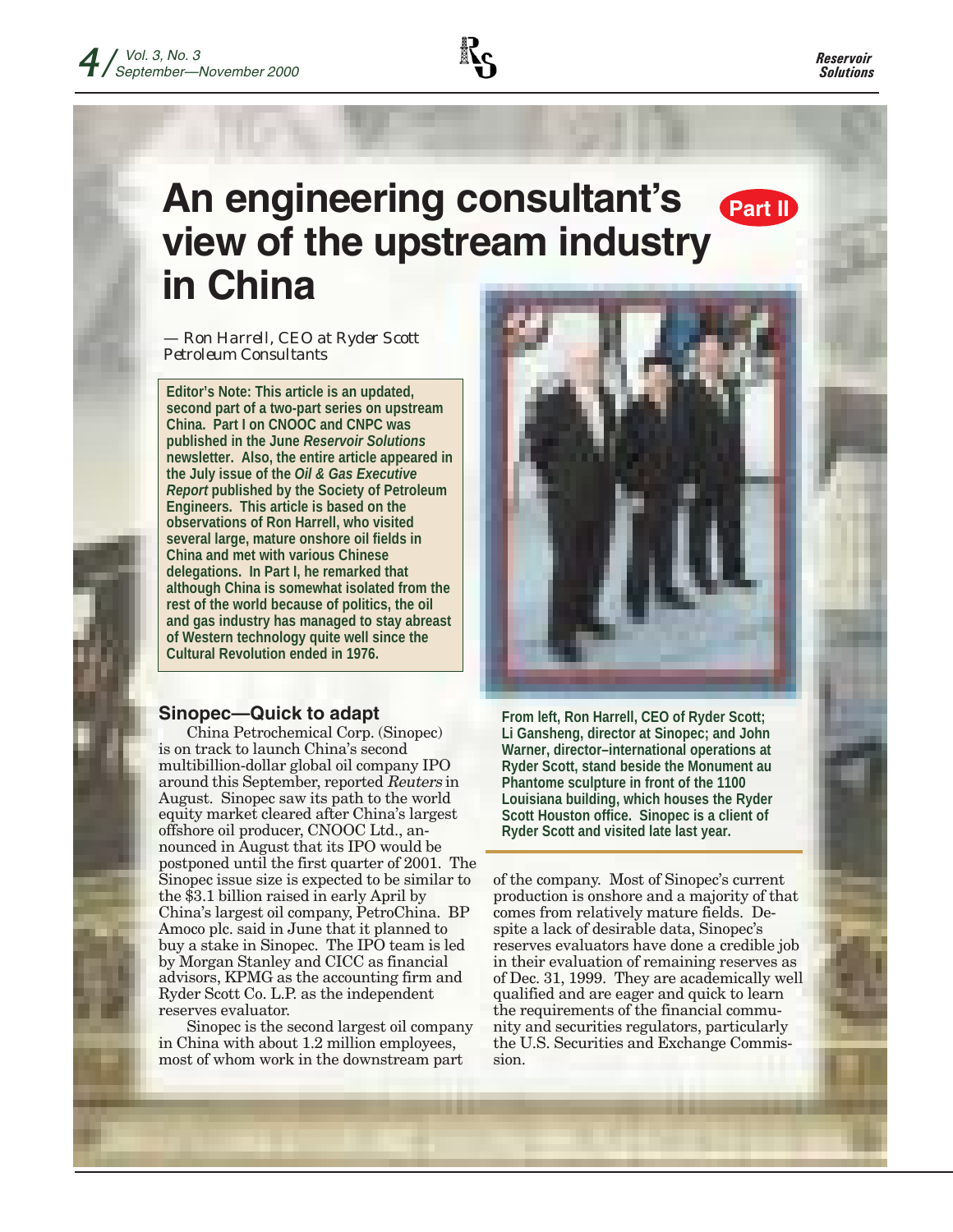## *Solutions*

Sinopec's reservoir engineers have had little exposure to the economics side of reservoir engineering and reserves quantification but have adapted rapidly to the concept of economic limits and the limitations imposed by international reserves definitions and standards.

China New Star Petroleum Co. (CNSPC) is being merged into Sinopec. CNSPC is the smallest of the four recognized oil

companies in China and was formed out of the Exploration Ministry of the government. This company will strengthen Sinopec with the addition of proved explorationists using advanced technology and expanded access to several underexplored geologic basins in China. CNSPC is also staffed with technically competent evaluators who have done creditable studies of their oil and gas reserves.

### **CUCBM — Poised for Growth**

China United Coal Bed Methane Corporation Ltd. (CUCBM) is a relatively new company formed in 1996 to assess and develop the vast coalbed methane resources within China. CUCBM has had numerous contacts with several large, international, publicly owned, integrated oil companies, research institutions and consultants, seeking to gain as much knowledge about CBM as possible.

As of this writing, CUCBM has no significant proved reserves of coalbed methane as drilling has been limited to the gathering of data required for resource assessment, infrastructure design and pipeline construction. CUCBM believes that the coalbed methane resources of

China are at least equal to the resources and reserves of natural gas. CUCBM has the aggressive support of the Chinese government, as the need for clean

burning fuels to replace coal intensifies. To date, four U.S. companies have signed production-sharing contracts, committing \$60 million to exploration

## and dozens more indicate an interest. **National Reserves Committee**

The Petroleum Ministry has maintained a standing committee for some time that consists of 14 members chosen on

the basis of their training, expertise and recognition within the Chinese oil community. This committee, soon to be realigned under the Land Resource Ministry, is charged with maintaining consistent, reliable reserves estimates for all significant fields owned by Chinese oil companies.

The Reserves Committee is further charged with reviewing estimates of oil and gas in place for new fields proposed for commercialization. Before the ministry approves funds for development, the applicant company must submit a detailed geological study of in-place hydrocarbons and a comprehensive development plan. As each company competes for its share of a finite,



**Sinopec's reservoir engineers . . . have adapted rapidly to the concept of economic limits and the limitations imposed by international reserves definitions and standards.**

annual, countrywide budget, great care is

taken by the companies and the committee to consistently estimate the oil and gas quantities, both in place and recoverable. The committee is charged with maintaining an awareness of international reserves definitions and reporting standards. Committee membership is an honored,

respected position and attracts top-quality reserves evaluators as candidates for nomination to membership.

## **Deterministic only**

The Reserves Committee has developed a comprehensive, detailed manuscript over time that describes procedures for defining and classifying reserves. This document contains definitions for proved, probable and possible reserves – all deterministically derived. No mention of

probabilistic reserve assessment methodology is made. From a technical standpoint, the Chinese reserves

definitions are sound and do not significantly disagree with the widely accepted SPE/WPC definitions adopted and approved in 1997, except for certain economic parameters that may vary depending upon application. The Chinese reserves definitions are quite detailed in describing each and every step in the determination of reservoir size, both area and thick-

ness, pore space, saturations and recovery efficiencies. All reserves evaluators at the various oil companies in China are carefully schooled in these definitions and their applications.

### **What the future holds**

The oil companies in China are not lacking in rigs, wireline units, seismic crews, computing hardware and software and cheap labor. They do need capital funds, however, to purchase certain services and supplies from foreign companies. They will need pipe, compressors, mud and evolving technology for continuous exploration and development operations. CNOOC could put lots of rigs to work immediately while the other companies do not seem to have nearly as large an inventory of reserves or prospects ready for development or exploratory drilling.

Companies in China have an abundance of qualified, motivated young professionals to maintain a quality oil and gas exploration and production program, but ironically China still has numerous inadequately developed basins, mostly in the southwest and northwest. Overall, the companies in China are strongly encouraging their technical people to assimilate Western systems.

We and others continue to spend a great deal of the consultant's "data gathering and review time" mentoring their young, eager staffs. The oil companies in China are on a steep learning curve and are predicted to make great strides in training and equipping their personnel. They will be able to operate successfully in the new "market economy" providing that they receive the capital to do so.

**CUCBM has the aggressive support of the Chinese government, as the need for clean burning fuels to replace coal intensifies.**

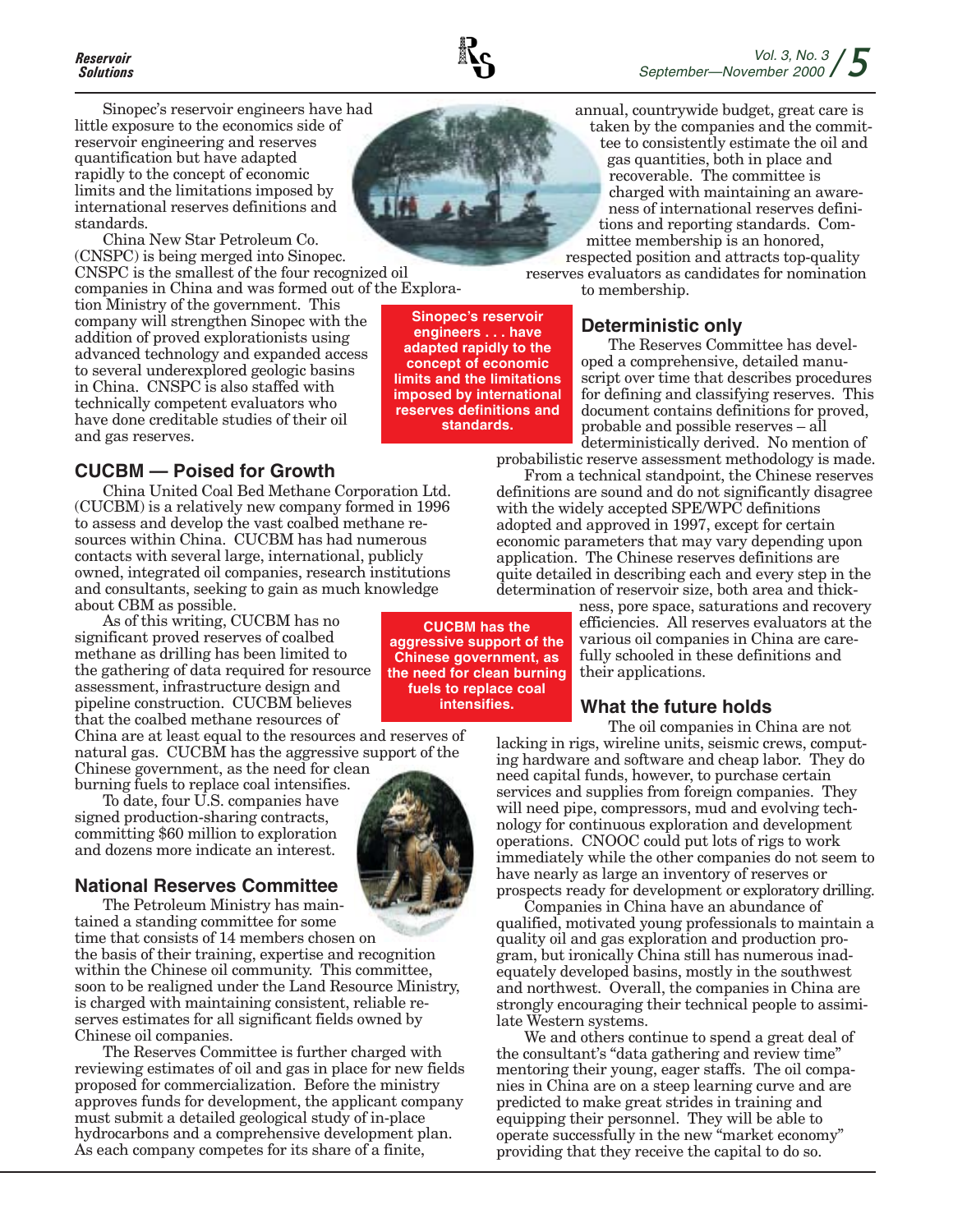

# **Ryder Scott's earliest history detailed by long-lost technical innovator of the 1930s**

## Ryder Scott reconnects with its past

recently discussed the firm's early history with Reservoir Solutions. The upshot of his mistake propelled Ryder Scott to the top of the consulting pack in the mid-1930s. yder Scott recently found out that an engineer's mistake cutting well cores 65 years ago led directly to the birth of the firm in 1936. The former Ryder Scott engineer, 89-year-old Donald T. May, R

That Ryder Scott ever reconnected with its past in such detail is a blessed fluke facilitated by the Internet. One recent night around dinner, May and his grandson Scott Campbell were discussing May's work for Ryder Scott. That prompted Campbell to "surf" the Internet to find any information on the firm. They not only found the Ryder Scott Web site, but a history stating that company founders Harry M. Ryder and David Scott Jr. originated chip-coring analysis, a technique developed by May.

The historical account was based on archived company documents. A more accurate statement would have been that Ryder Scott, the company, originated chip coring and Ryder and Scott bankrolled its development. In any event, the Web site made no



**Don May takes a pause from reviewing archived artifacts.**



**Don May sketches a diagram of the selective-shooting openhole completion technique that Ryder developed.**

reference to May, who was hired by Scott in 1935 as the first employee.

"The name of the firm could have very well have been Ryder Scott May, because if it wouldn't have been for the lab work, Ryder Scott would never have become an engineering firm," said May, who lives in Muleshoe, TX. To set the record straight, he wrote a letter to Ryder Scott CEO Ron Harrell narrating the genesis of the coring technique. That procedure, a selective shot method for open-hole completions developed by Ryder and a modified five-spot well pattern were responsible for the uncanny success of Ryder Scott-engineered waterfloods in the Bradford field in the mid 1930s.

Back then, Ryder Scott was a producing company and so successful that other Bradford operators began asking for technical assistance. "Oil was only a couple of dollars a barrel, so Ryder and Scott figured that they could be more profitable as consultants rather than as producers," said May.

## **A silk purse from a sow's ear**

May's story begins in 1936 when he took core samples of a third sand in the Bradford lease at a Ryder Scott cable-tool drill site. To cut away cores for lab analysis, the company used a Baker core barrel designed to hold a six-foot stack of biscuitshaped formation pieces.

"The only instruction I received was to take a sample every foot and seal it in a tin can to prevent air exposure," said May, a chemical engineer by training. He should have filled the can with a stack of biscuits, but instead placed only one



**An early photo (circa early 1940s) of Don May from Ryder Scott archives.**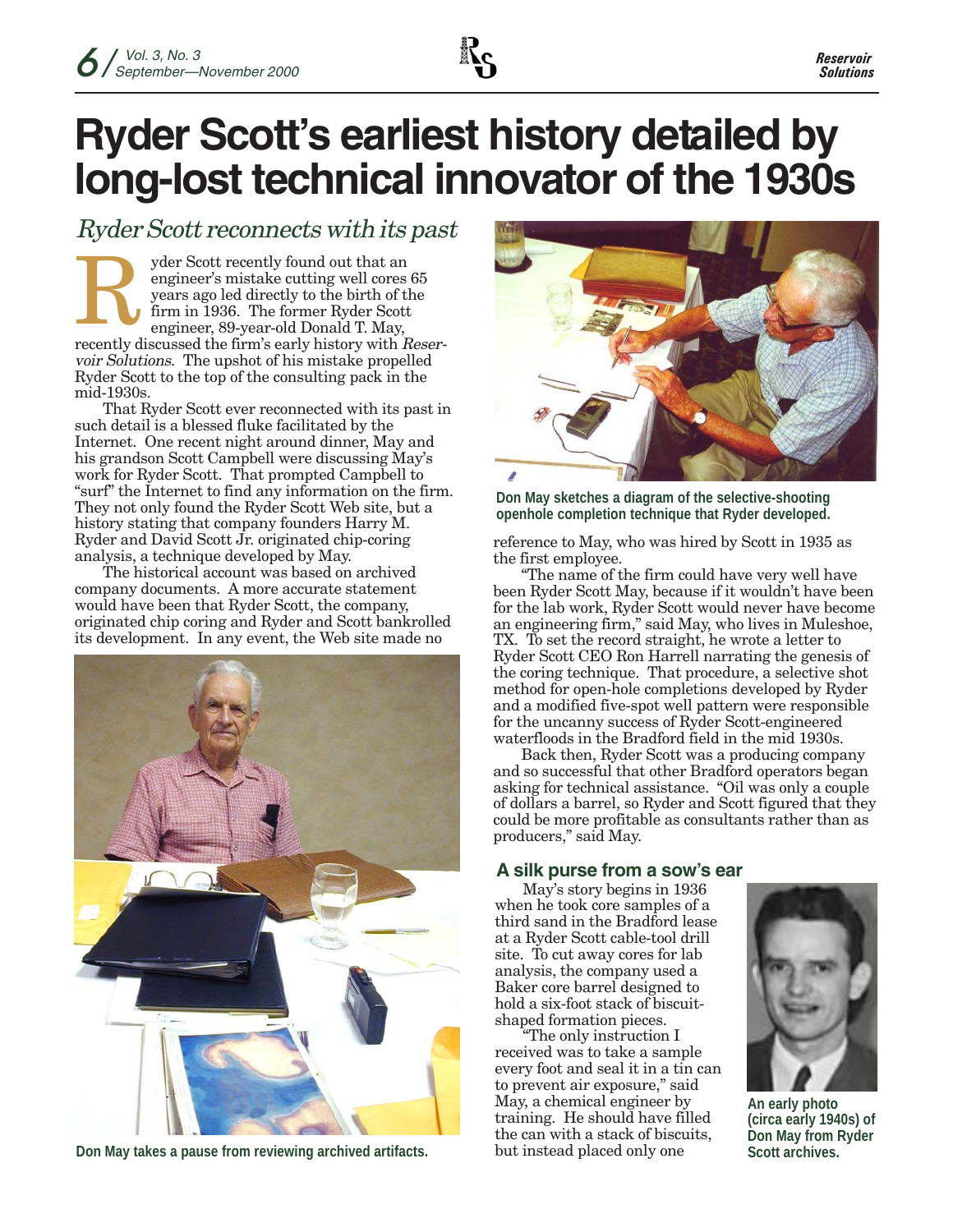biscuit in each container at every foot interval of the core.

After coring 60 feet of the formation, May delivered the samples to the Tory, Frelick and Simmons core lab just down the hall from the Ryder Scott office. Art Simmons told May that he did not have enough biscuits for a complete analysis of permeability, porosity and saturations of oil and water.

"I thought I might lose my job for not taking proper samples," said May. "Then, as I walked down the hall with the one sand biscuit in my hand, an idea came to me."

May walked into Ryder's office and told him about the mistake. May said, "While standing in front of Mr. Ryder with the biscuit, I said, 'Mr. Ryder, I believe a procedure can be found wherein all measurements can be made on this one piece of sand.' Mr. Ryder got a big smile and said, 'Don, get with it.' This made me feel like jumping to the ceiling."

May immediately changed the lab setup to begin his research. In less than a year, he figured out how to completely analyze a piece of sand the size of the end of one's little finger. Chip coring used with cable-tool drilling enabled a complete analysis to be made on a single plug of sand, providing engineers with accurate data to do their jobs.

As a result, oil recoveries were increased several fold by proper engineering of the Bradford water floods. Ryder Scott sold its oil properties by 1937 and became a consulting firm with about 40 employees almost overnight.

#### **Cheating time, the great destroyer of history**

May's revelations helped fill in some missing pieces of the early chronologies. The most senior employees at Ryder Scott joined the firm in 1967 when it moved to Houston. No one had any direct knowledge of the firm's late founders or Bradford operations.

### "During a recent meeting, May pointed to Ryder in a couple of photos. In that instant, if even through mere photos, the company was reunited with its primary founder after decades of estrangement."

A 1947 newspaper clipping from the Bradford Era identified Scott in a photo. Using that as a reference, two pictures of him were identified in a boxed-up stack of archived historical photos, some of which were from the 1930s. However, a photo of Ryder was not published in the article. So no one even knew if the company possessed a photo of the person whose name is the Ryder in Ryder Scott.

To effectively trace its roots, Ryder Scott had the almost impossible task of finding firsthand information on its patriarch by delving into a distant past — a past with contemporaries who might be able to visually identify Ryder from a photo, but who had almost certainly all died. Then Harrell received May's improbable letter.

During a recent meeting, May pointed to Ryder in



**Don May shares colorful oilfield stories of the 1930s.**

a couple of photos. In that instant, if even through mere photos, the company was reunited with its primary founder after decades of estrangement.

Details on Ryder are still sketchy. He did write two technical papers, one on decline curves and the other on waterflood evaluations, for the Producers Monthly periodical as well as a manuscript on the character of pores in oil sands. May said that Ryder had a fine scientific mind and was a good mathematician.

"Mr. Ryder liked to isolate himself and work that way. He didn't like to work with people. Scott kind of mingled, but Mr. Ryder was always thinking, thinking of something all the time," said May.

He sketched a diagram of the selective-shooting technique that Ryder developed whereby a smaller shot size was used on open sands and vice versa for tight formations. "Mr. Ryder and I were just about the only ones who could handle the selective shooting real well. We worked together on some of it," said May.

He added that Ryder was an electrical engineer from Westinghouse who left the company to get into the oil business. He formed Ryder Richmond and later Ryder Scott. He had been a wrestler at Pennsylvania State University and an injury to his back caused him to limp. He eventually retired because of his back problem and moved to Washington, D.C., where he took up navigating a 39-foot cabin cruiser on the eastern seaboard.

May said that Scott came from an oilfield-equipment background and was more of a people person than Ryder. "Mr. Scott was a good judge of people. He knew who to hire for a given job. He was just natural that way, whether it was a lead man, lab man or office man, whichever, he did all the hiring," he said. May, who retired from Ryder Scott in 1967, also provided insights into the characters of other early Ryder Scott personnel, including John Buckwalter, and recalled major projects, all of which Ryder Scott documented for inclusion in a corporate history.

#### **One percent inspiration**

In 1937, Ryder gave May some unconsolidated sand samples from Trinidad and asked him to devise